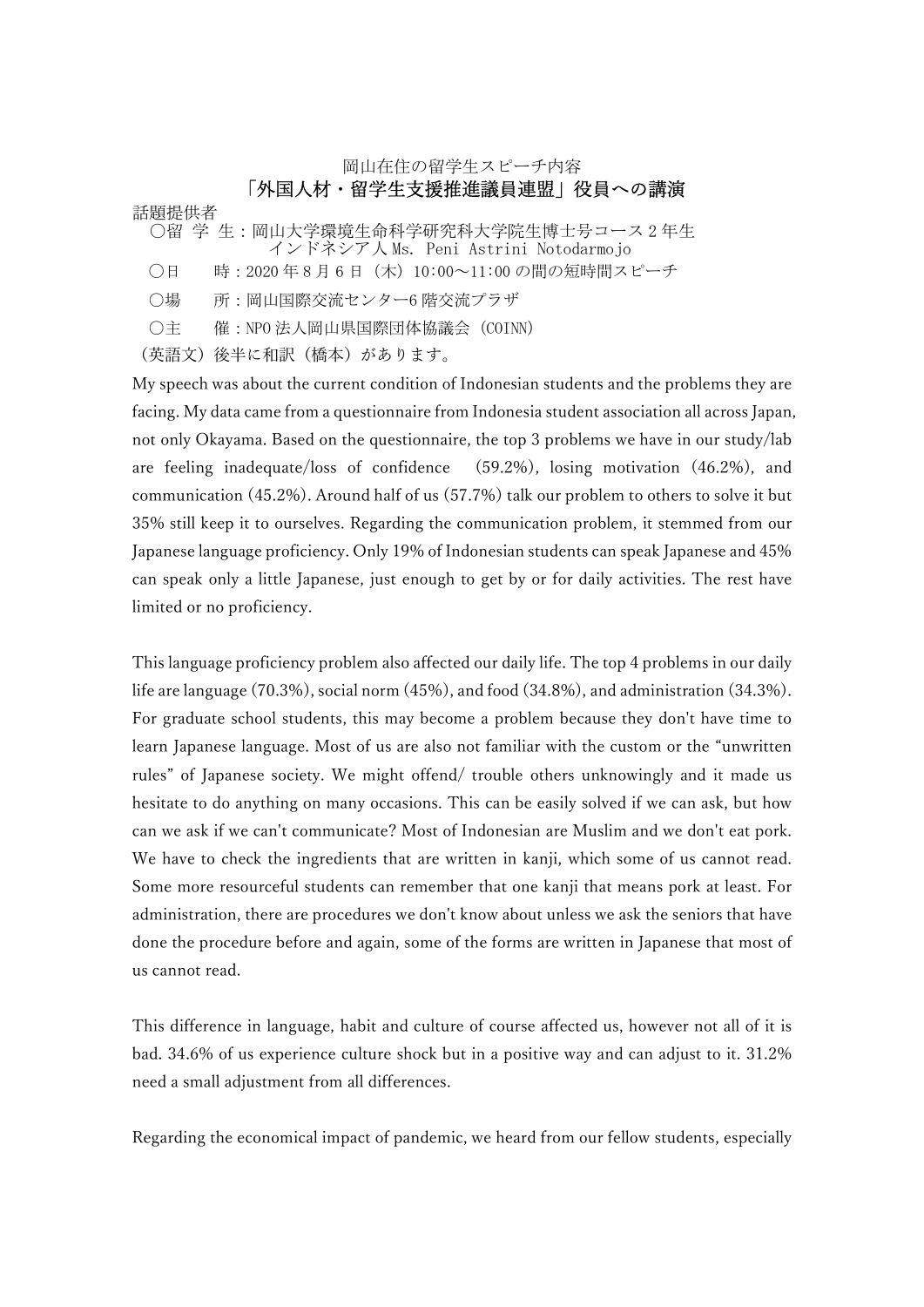nihongo gakkou students who suffer from reduction of income. Usually they financed all their living expenses and tuition from their salary as a part timer. 29% of Indonesian students in Japan do not have scholarships for their study and 20% of them pay for school from part time jobs. The financial condition has become the source of stress for 12.5% of Indonesian students. Around 100 nihongo gakkou students in Okayama are in this condition. We received help from various institutions and we very much appreciate it, but they hope they can have better opportunities to solve their income problems.

That is all I want to convey to everyone. I thank you for your attention.

(日本語)

私のスピーチは、インドネシアの学生の現状と彼らが直面している問題についてのもの でした。私のデータは、岡山だけでなく、全国のインドネシアの学生会からのアンケートか ら得たものです。アンケートに基づいて、私たちの研究/ラボで私たちが抱えている上位 3 つの問題は、社会への不適応感/自信喪失(59.2%)、モチベーションの喪失(46.2%)、コミ ュニケーション(45.2%)です。

私達は、自分たちの問題を約半数(57.7%)が他の人と話し合って解決していますが、35% は自分だけに留めています。コミュニケーションの問題は、私たちの日本語能力に起因して います。インドネシアの学生の 19%だけが日本語を話し、45%は日々の生活をどうにかや っていくのにちょうど足る程度の少しだけの日本語を話すことができます。残りは習熟度 が限られているか、まったくない人です。

この言語能力の問題は私たちの日常生活にも影響を与えました。私たちの日常生活にお ける上位 4 つの問題は、言語(70.3%)、社会規範(45%)、食事(34.8%)、行政手続き(34.3%) です。大学院生にとっては、日本語を学ぶ時間がないため、問題になるかもしれません。私 たちのほとんどは、日本社会の慣習や「不文律」にも慣れていません。知らないうちに他人 の気分を害したり困らせたりすることがあり、これにより多くの場合、何をするにしても躊 躇してしまうのでした。私たちが人に尋ねることができれば簡単に解決できますが、コミュ ニケーションが取れないなら、どうすればよいのでしょうか?インドネシア人のほとんど はイスラム教徒で、豚肉は食べません。漢字で書かれている材料をチェックしなければなり ませんが、私たちの中にはそれが読めない人もいます。さらに知識のある生徒の中には、少 なくとも豚肉を意味する漢字1つを覚えることができます。行政手続きについては、以前、 再度手続きをした先輩に聞いてみないとわからない手続きもありますが、一部の用紙は日 本語で書かれており、私たちのほとんどは読むことができません。

言語、習慣、文化の違いはもちろん私たちにも影響を与えましたが、すべてが悪いわけで